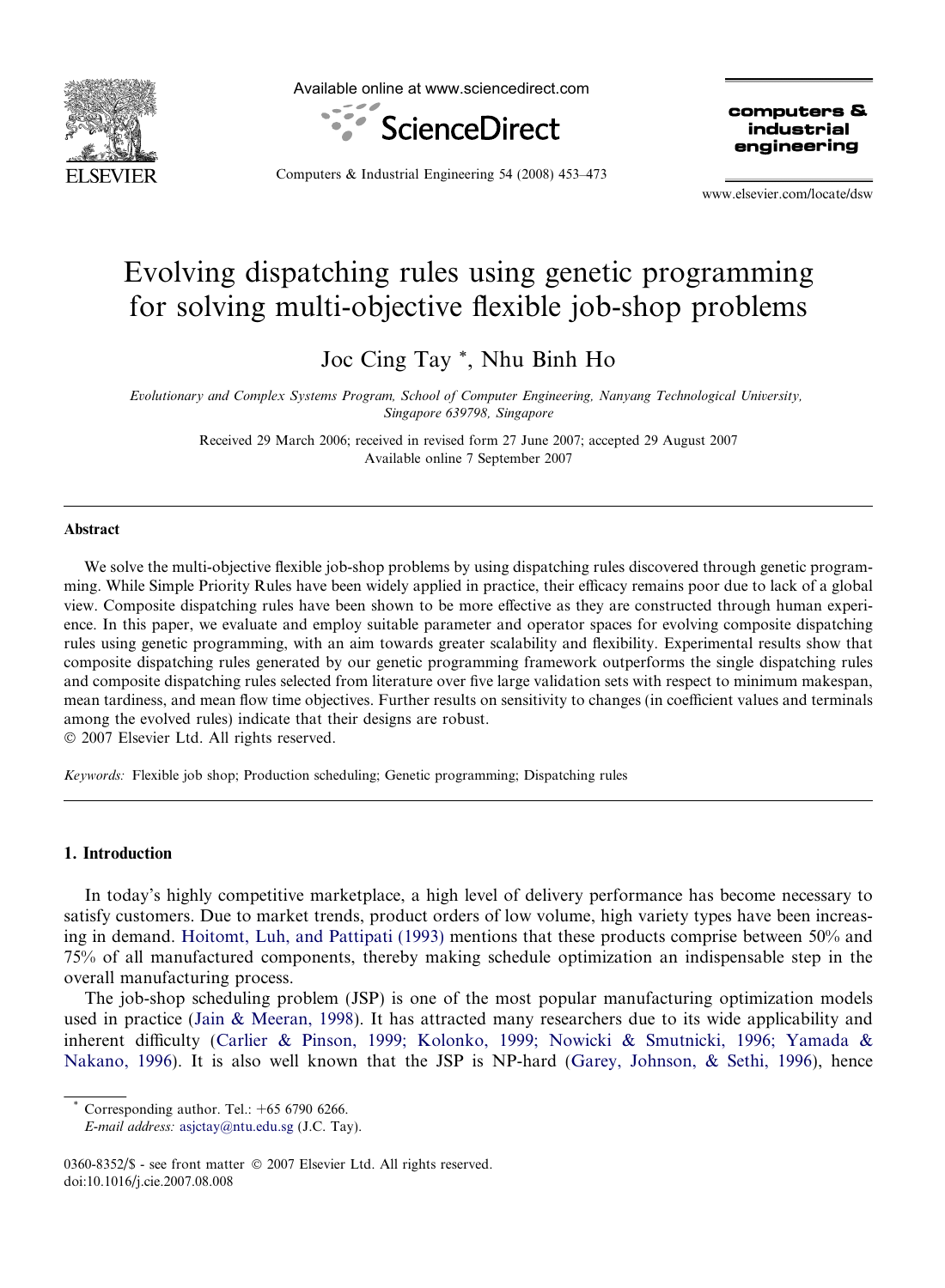general, deterministic methods of search are inefficient as the problem size grows larger. The nxm classical JSP involves  $n$  jobs and  $m$  machines. Each job is to be processed on each machine in a predefined sequence and each machine processes only one job at a time. In practice, the shop-floor setup typically consists of multiple copies of the most critical machines so that bottlenecks due to long operations or busy machines can be reduced. As such, an operation may be processed on more than one machine having the same function. This leads to a more complex problem known as the flexible job-shop scheduling problem (FJSP). The extension involves two tasks; assignment of an operation to an appropriate machine and sequencing the operations on each machine. In addition, for complex manufacturing systems, a job can typically visit a machine more than once (known as *recirculation*). These three features of the FJSP significantly increase the complexity of finding even approximately optimal solutions ([Pinedo & Chao,](#page--1-0) [1999, chap. 3\)](#page--1-0). Furthermore, instead of considering only a single objective, most scheduling problems in practice involve simultaneous optimization of several competing objectives. Therefore, in order to tackle the FJSP problems found in practice, efficient optimization strategies are required to deal with both multiple objectives and exponential search space complexity.

The classical JSP and FJSP (in single or multi-objectives) have been solved by many stochastic local search methods, such as Simulated Annealing [\(Kolonko, 1999\)](#page--1-0), Tabu Search [\(Brandimarte, 1993; Mastrolilli & Gam](#page--1-0)[bardella, 2000; Nowicki & Smutnicki, 1996](#page--1-0)), Genetic Algorithms ([Ho & Tay, 2004; Kacem, Hammadi, &](#page--1-0) [Borne, 2002a, Kacem, Hammadi, & Borne, 2002b; Tay & Wibowo, 2004\)](#page--1-0) or Artificial Immune Systems ([Ong, Tay, & Kwoh, 2005](#page--1-0)). The reported results of applying them show that good approximations of optimality can be found, albeit at the expense of huge computational cost, particularly when the problem size is large. In practice, dispatching rules have been applied to avoid these costs [\(Blackstone, Phillips, & Hogg, 1982; Oli](#page--1-0)[ver & Chandrasekharan, 1997; Panwalkar & Wafik, 1977\)](#page--1-0). Although the qualities of solutions produced by dispatching rules are no better than the local search methods, they are the more frequently applied technique due to their ease of implementation and their low time complexities. Whenever a machine is available, a priority-based dispatching rule inspects the awaiting jobs and selects one with the highest priority to be processed next. Recently, the introduction of composite dispatching rules (CDR) have been increasingly investigated by the some researchers [\(Jayamohan & Rajendran, 2004; John & Xiaoming, 2004](#page--1-0)), but typically only for classical JSPs. These rules are the heuristic combination of single dispatching rules that aim to inherit the advantages of the former. Empirically, results show that with careful combination, the composite dispatching rules will perform better than the single ones with regards to the quality of schedules. However, little is yet known about the robustness of such human-made designs to changes in the parameter and operator spaces.

In this paper, we investigate the potential use of genetic programming (GP) for evolving effective and robust composite dispatching rules for solving the multi-objective FJSP. Although there are many multiobjective approaches for searching continuous and/or discrete search spaces [\(Coello, 2005\)](#page--1-0), a survey of the research literature shows that there are few previous works on dispatching rules that satisfy multiple objectives simultaneously ([Barman, 1997; Jayamohan & Rajendran, 2004; Oliver & Chandrasekharan,](#page--1-0) [1997](#page--1-0)). The purpose of this research is to find effective and robust CDRs that perform better than the dispatching rules presented in literature for solving the multi-objective FJSP problems. By using a wide training data set, we believe that the evolved CDRs can be applied directly in practice without further modifications. Furthermore, these CDRs can be used for population generation in other local search methods for solving FJSPs, such as Genetic Algorithms ([Ho & Tay, 2004; Tay & Wibowo, 2004](#page--1-0)) or Artificial Immune Systems ([Ong et al., 2005](#page--1-0)).

The remainder of this paper is organized as follows. Section [2](#page--1-0) gives the formal definition of the multi-objective FJSP. Section [3](#page--1-0) gives an overview of GP, reviews recent works for solving the JSP and FJSP using dispatching rules, as well as the development of multi-objective Evolutionary Algorithms in literature. Section [4](#page--1-0) describes our proposed GP framework for evolving CDRs. Section [5](#page--1-0) presents the design of experiments for performance evaluation while Section [6](#page--1-0) analyzes the performance results of using the evolved CDRs obtained with GP in comparison to the other well-known dispatching rules such as EDD (Earliest Due Date) and SPT (Shortest Processing Time) for solving the multi-objective FJSPs. We present our results by evaluating the components of effective CDRs through single-objective optimizations, and then evaluating the evolved CDRs for multiple objectives simultaneously. Finally, Section [7](#page--1-0) gives some concluding remarks and directions for future work.